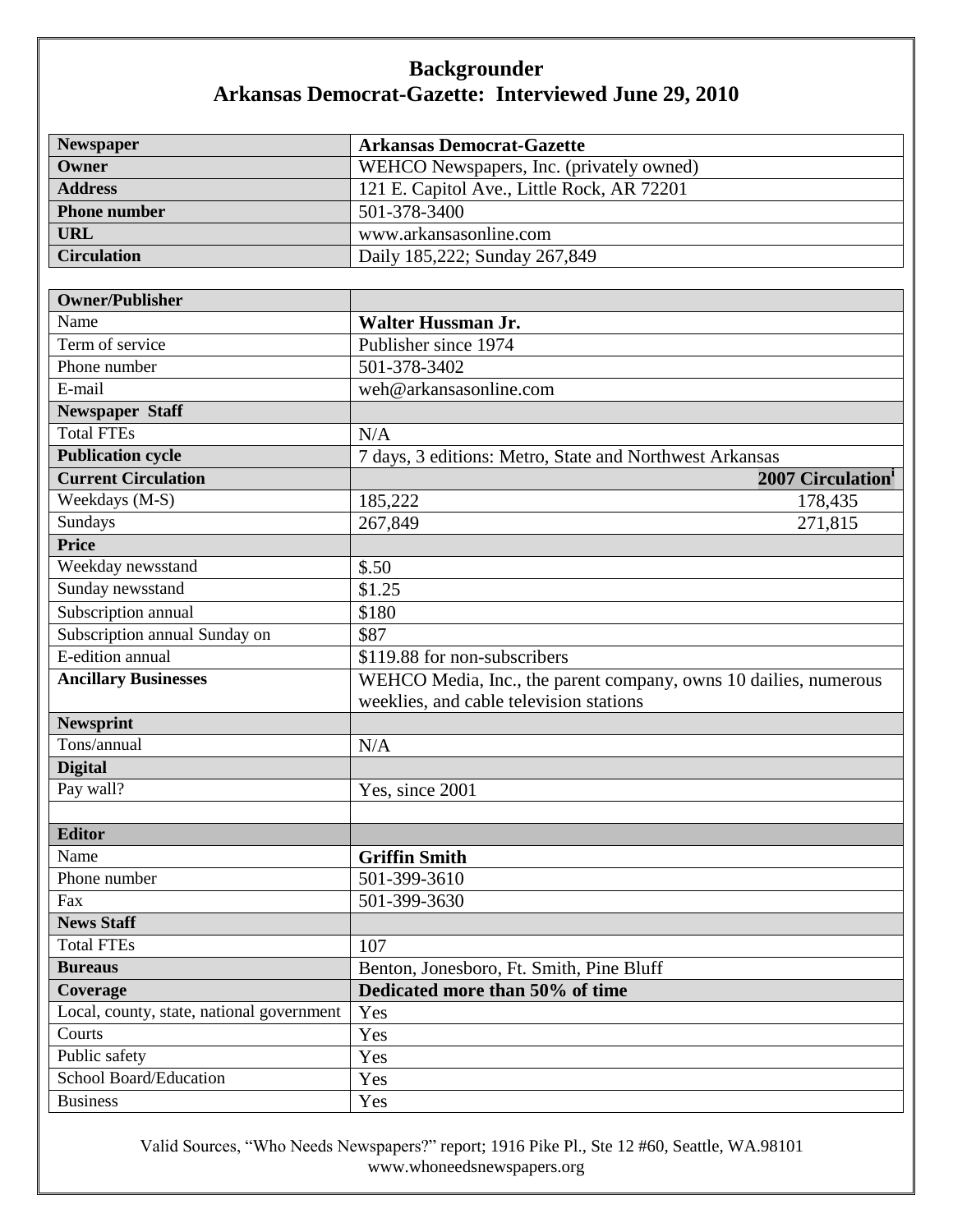## **Backgrounder Arkansas Democrat-Gazette: Interviewed June 29, 2010**

| <b>Sports</b>        | Yes                                                 |
|----------------------|-----------------------------------------------------|
| Entertainment & arts | Yes                                                 |
| Other                | Agriculture, travel, food, religion, style/features |

| <b>Online Manager</b>                   |                                          |
|-----------------------------------------|------------------------------------------|
| Name                                    | <b>Conan Gallaty</b>                     |
| Title                                   | <b>Online Director</b>                   |
| Phone                                   | 501-378-3441                             |
| E-Mail                                  | cgallaty@arkansasonline.com              |
| <b>Staff</b>                            |                                          |
| Size                                    | 2 dedicated to sales)<br>15 <sup>6</sup> |
| Sufficient?                             | Yes                                      |
| Does reporting staff feed materials for | Yes, as needed                           |
| uses by use digital media               |                                          |
| Write code?                             | Yes                                      |
| Number of coders?                       | 2 code writers                           |
| <b>Flexibility &amp; response time</b>  |                                          |
| Change web platform $-$ coding,         | Platform can be changed as needed        |
| architecture, software -- once a month? |                                          |
| Can you add new functionality promptly  | Yes                                      |
| as it becomes available?                |                                          |

| <b>Digital Tools?</b>      |                                               |
|----------------------------|-----------------------------------------------|
| Content management system? | Yes, Ellington system using Python and Django |
| Crowd sourcing?            | Yes                                           |
| Data visualization?        | Yes                                           |
| Investigative reporting?   | Yes                                           |
| Documentary video?         | Yes                                           |

| <b>Social Media</b>                        |                                             |
|--------------------------------------------|---------------------------------------------|
| What is the overall organizational         | Face Book                                   |
| commitment to collecting, creating,        | Twitter                                     |
| shaping and delivering all your            |                                             |
| news/information products through these    |                                             |
| digital channels?                          |                                             |
| To what extent is your newspaper           | Extensively                                 |
| connected to people through social         |                                             |
| media?                                     |                                             |
| <b>Advertising</b>                         |                                             |
| Is your advertising staff able to provide  | Majority of staff still undergoing training |
| competitive digital services to merchants? |                                             |
| Do you use "real time" ads?                | Yes: self-serving classifieds               |
| Does your advertising department sell      | A small percentage do                       |
| "digital services" to merchants such as    |                                             |
| helping them with website production?      |                                             |
| Does your ad department sell electronic    | Yes                                         |
| coupons or other digital products?         |                                             |

Valid Sources, "Who Needs Newspapers?" report; 1916 Pike Pl., Ste 12 #60, Seattle, WA.98101 www.whoneedsnewspapers.org